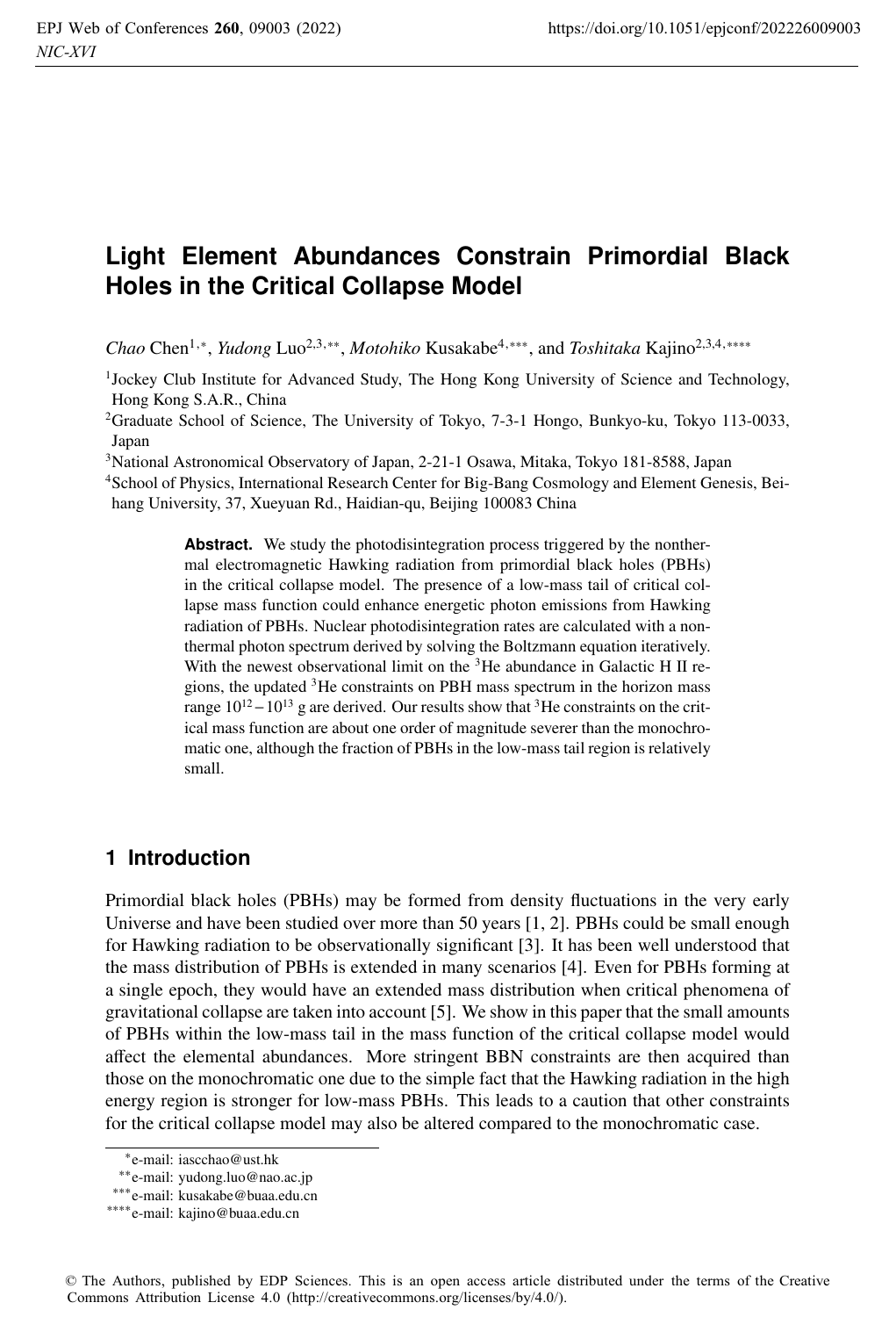# **2 Critical Collapse Mass Function and Nonthermal Nucleosynthesis via Hawking Radiation**

It is well known that PBH formation is associated with the critical phenomena of gravitational collapse, and the early studies showed that the PBH mass at the formation epoch has a universal scaling property [6]

$$
M = KM_H(\delta - \delta_c)^{\nu},\tag{1}
$$

near the threshold  $\delta \simeq \delta_c$  for PBH formation. The rescaling relation between PBH masses M and density contrast  $\delta$  implies that the PBH masses are naturally extended due to the Gaussian distribution of  $\delta$ , the differential comoving number density is given by

$$
n(M)=\frac{1}{\beta}n_{\rm PBH}(t_f)P[\delta(M)]\frac{d\delta(M)}{dM},
$$

for each horizon mass  $M_H$ ,  $\beta$  (or the redefined  $\beta'$  in the following part) is the initial PBH abundances. Considering PBHs with an extended mass function, the total Hawking emission should be contributed by all individual mass scales. Figure 1 plots the instantaneous emission



**Figure 1.** Instantaneous emission rate of photons for PBHs with horizon mass  $10^{13}$  g, for the same energy fraction of the monochromatic (denoted by the script "m", the blue curve) and critical collapse mass functions (denoted by the script "c", the red curve).

rate of photons for PBHs with the horizon mass  $10^{13}$  g for monochromatic (blue) and critical collapse mass functions (red) at the formation epoch, in which we set the total number density of PBHs with these two types of mass functions to be equal.

In this study, we mainly focus on PBHs within horizon mass  $10^{12}$  g  $\leq M_H \leq 10^{13}$  g and their lifetime  $10^8$ s  $\leq \tau \leq 10^{13}$ s. For PBHs within this range, proton and neutron emissions contribute to < 20% of the final production [12] so that the hadrodissociation process could not play a dominant role, the most important process is the photodisintegration triggered by non-thermal photons. The injections of energetic photons via Hawking radiation would initiate the electromagnetic (EM) cascade showers which are mainly made of energetic photons and pairs of electron and positron. At different cosmic temperature *T*, the photons would form a quasi-static equilibrium spectrum  $f_{\gamma}(E_{\gamma}; T)$  very quickly, and  $f_{\gamma}(E_{\gamma}; T)$  is given by the solution of the steady Boltzmann equation:

$$
\frac{\partial f_{\gamma}(E_{\gamma};T)}{\partial t} = \frac{\partial}{\partial E} \Big[ b_{exp}(E;T) f_{\gamma}(E_{\gamma};T) \Big] - \Gamma_{\gamma}(E_{\gamma};T) f_{\gamma}(E_{\gamma};T) + S(E_{\gamma};T) \equiv 0. \tag{2}
$$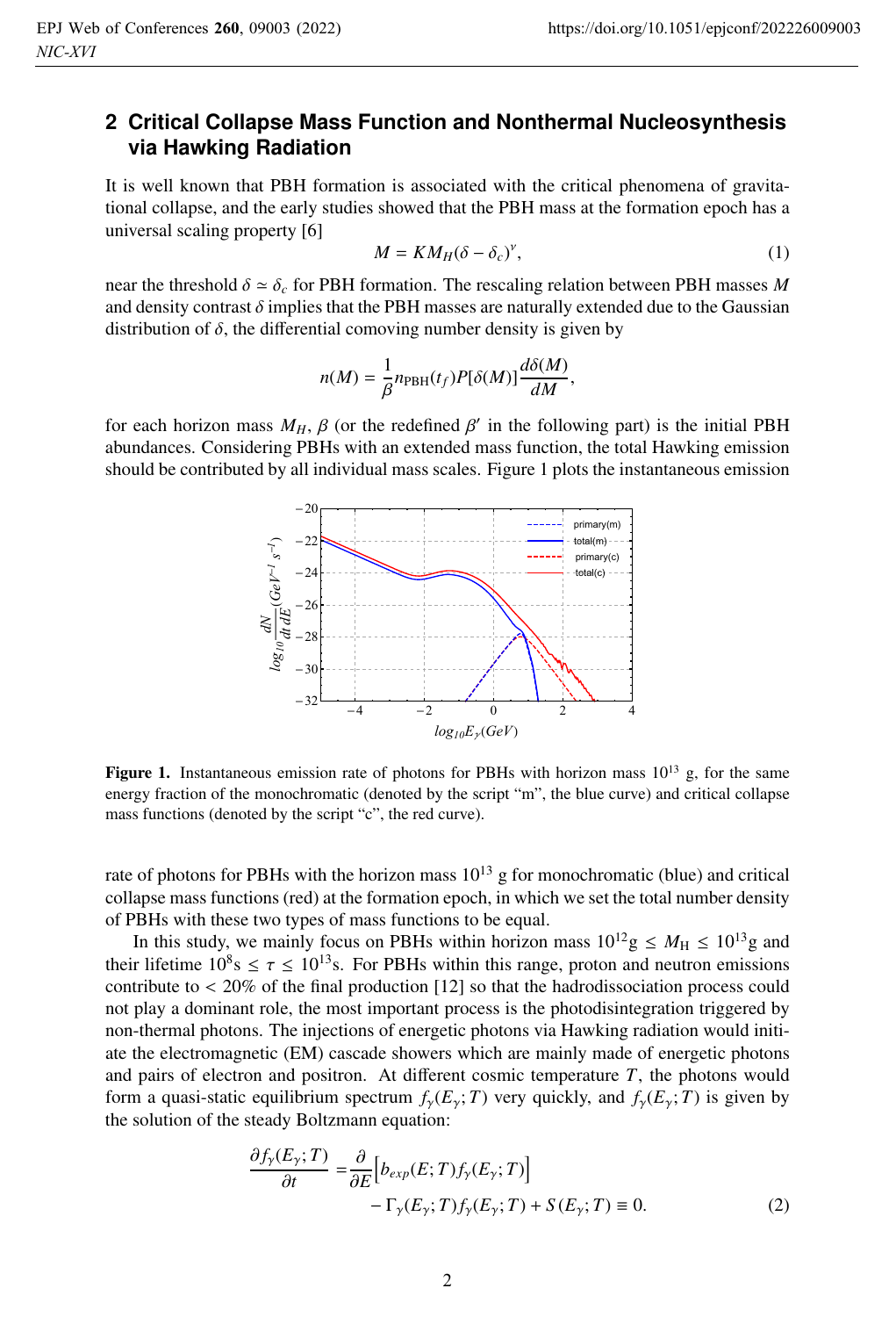Here,  $S(E_y; T)$  is the source term that depends on the energies of the Hawking-radiated photons at a cosmic temperature *T*, i.e., the time evolution of Hawking spectrum in terms of *T*.  $b_{exp}(E; T)$  is the photon energy loss rate via the cosmic expansion, and  $\Gamma_{\gamma}(E_{\gamma}; T)$  describes the degradation rate of zeroth generation nonthermal photons, respectively. The photodisintegration of nuclei can be triggered by photons with energies larger than the photodisintegration energy threshold. The time evolution of the nuclear abundances is governed by

$$
\frac{dY_A}{dt} = \sum_T N_{AC}[T\gamma]_A Y_T(T) - \sum_P [A\gamma]_P Y_A(T),\tag{3}
$$

where  $[T\gamma]_A$  and  $[A\gamma]_P$  are producing and destroying reaction rates for nuclei A of reactions  $\gamma + T \rightarrow A$  and  $\gamma + A \rightarrow P$ , respectively. *N<sub>AC</sub>* is the number of the identical nuclear species in the final state. Secondary nonthermal reactions also occur if products of the primary photodisintegration reactions are energetic enough.

#### **3 Light Element Abundance Constraints on PBHs**

We use a nonthermal BBN nuclear reaction network code and have updated the reaction rates of nuclei with mass numbers  $A \le 10$  using the JINA REACLIB Database [8]. For the nonthermal photodisintegration reaction rates, we take into account both the primary and the secondary photodisintegration reactions. We run the nonthermal BBN code to put constraints



**Figure 2.** The upper bounds on  $\beta'(M_H)$  (the black curve) and  $\beta'_{c}(M_H)$  (the blue curve) in the horizon mass range  $M_H \sim 10^{12} - 10^{13}$  g for the monochromatic and critical collanse mass functions, respectively mass range  $M_H = 10^{12} - 10^{13}$  g for the monochromatic and critical collapse mass functions, respectively, from the 3He/H ratio in the present Galaxy. The red curve refers to the constraint from Carr et al. [9].

on the initial mass spectrum for PBHs within the horizon mass range  $10^{12} - 10^{13}$  g. By using the <sup>3</sup>He abundance, we plot the upper limits of  $\beta'(M_H)$  and  $\beta'_{c}(M_H)$  for the monochromatic and critical collapse mass functions in figure 2, respectively. The black curve shows our updated constraints on  $\beta'$  for the monochromatic mass function of PBHs within mass range  $10^{12} - 10^{13}$  g by using the observational limit <sup>3</sup>He/H <  $1.5 \times 10^{-5}$ . Compared with the constraint in Ref. [9] (the red curve), there exits one order of magnitude difference between our constraints and theirs. Considering that they used the more conservative constraint  ${}^{3}$ He/D<1.37, the constraint derived in this study is much weaker. The hadrodissociation is ignored in this work, however, for the realistic PBH evaporation for this mass range, the